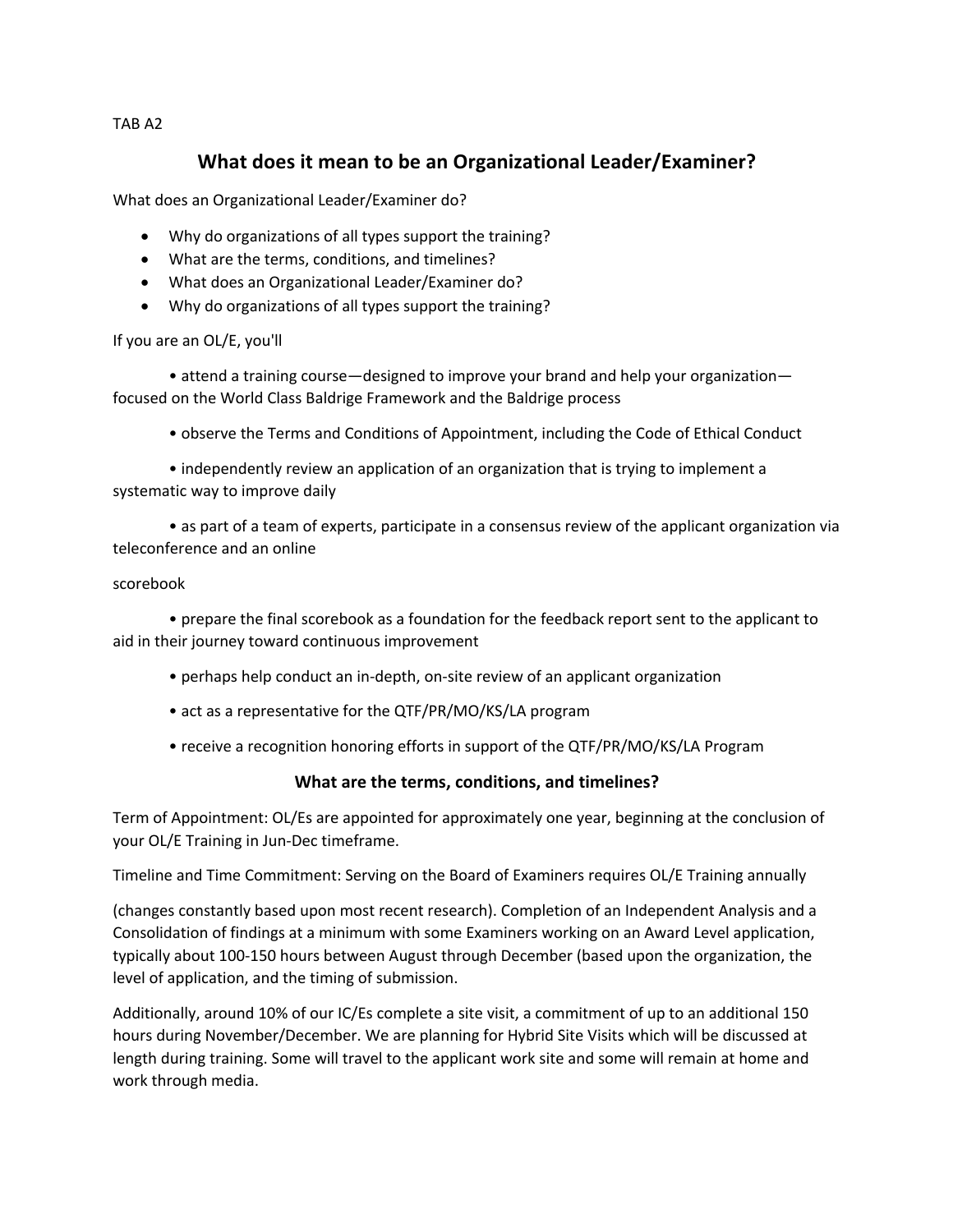While participating in a site visit is a large time commitment, we strongly encourage our OL/Es to be available for site visit work. Most of our OL/Es say that the site visit is the most rewarding part of the volunteer work.

• You must be able to accommodate the schedule set by your evaluation team during all phases of the evaluation process—even if your own professional work requires temporary or extended travel or residence outside the United States.

• You'll be able to complete portions of the work at your workplace or home telephone and media.

QTF has a number of applicant submission dates as shown below. (See www.quality-texas.org/applicantsubmission-dates/ for levels and dates.

### **Level Time Commitment**

Engagement 35 hours (no site visit; two months duration)

Commitment 55 hours (no site visit; two months duration)

Progress 80 hours (without a site visit) and 100 hours (with a site visit request; three months duration)

Award 200 hours (August through December)

### **Code of Ethical Conduct**

As a QTF Baldrige OL/E, you'll be expected to observe the QTF Code of Conduct. A provision in this code states that you will safeguard the confidentiality of all award applications, including the identity of applicants.

#### Disclosure of Conflicts of Interest

If you are selected as an OL/E, we'll ask you to provide information that allows us to determine conflicts of interest with applicants. You'll be asked to disclose the identity of employers, competitors, key customers, key suppliers, and clients—past, present, or potential—whose interest might be favorably or unfavorably affected by your actions as a QTF volunteer Examiner.

We'll use this information only to assign you to applications, and we'll keep the information confidential.

### **Adherence to Award Application Review Processes**

You'll be expected to meet all the requirements associated with reviewing an organization's award application fairly and competently. For example, you'll need to use the QTF framework for Engagement, Commitment and Progress and the Baldrige Framework for Award Level applications. Scoring will be accomplished at Engagement Level upwards in our process. OL/Es are required to adhere to review processes, meet site visit requirements if you participate, and avoid conflicts of interest. Thorough documentation and written communication are essential.